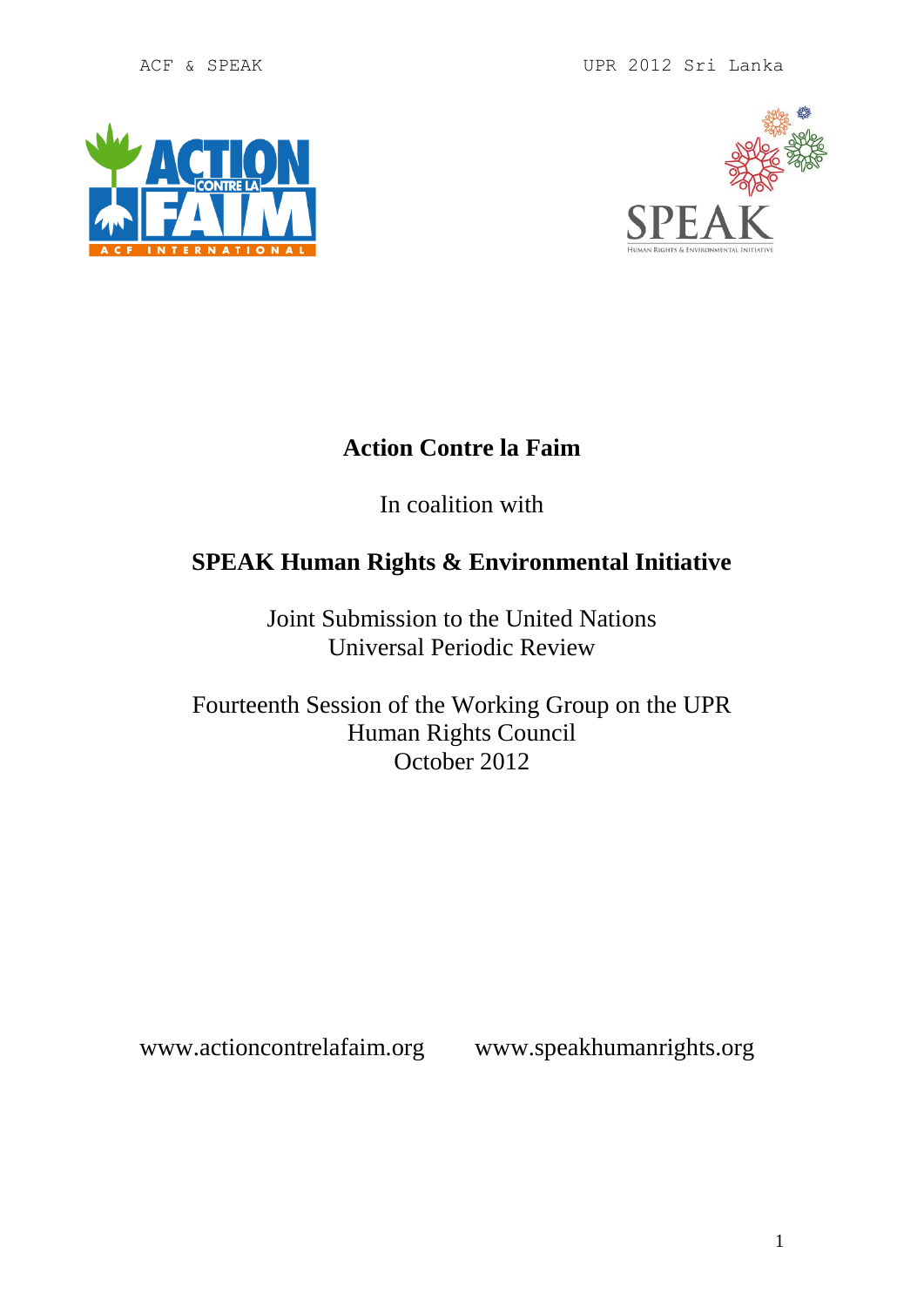<u>.</u>

### I. EXECUTIVE SUMMARY

- 1. Internationally condemned as one of the most atrocious acts perpetrated against humanitarian aid workers, the brutal execution of 17 employees of Action Contre la Faim (ACF) in Muttur, in August 2006, attests to the state of impunity prevailing in Sri Lanka. The Muttur massacre bears testimony to Sri Lanka's unwillingness to uphold accountability. This submission is premised solely on information known by ACF while being mindful that key material have never been disclosed by the Government of Sri Lanka.
- 2. The notion of human rights as recognised by the Universal Declarations of Human Rights (UDHR), the International Covenant on Civil and Political Rights (ICCPR) and other sources of international law, encompasses primary elements that include justice, transparency, fairness, equality, dignity and truth. These key principles are the cornerstones of an effective judiciary system to ensure that perpetrators of gross human rights violations are aptly prosecuted.
- 3. Sri Lanka has a duty to provide for an effective remedy for allegations of human rights violations. The above duty includes thorough investigations, access to court, fair and impartial hearings and the successful prosecution of the perpetrators. The failure of Sri Lanka to abide by its obligations under article 2(3) of the ICCPR cannot be justified. The duty to provide for a prompt and adequate remedy to all victims of human rights violations is nonderogable.
- 4. The investigations carried out by the Government of Sri Lanka were fraught with irregularities and in effect amounts to no investigation. In light of the systematic inconsistencies that became perennial features of the investigations, ACF submits that the United Nations and the international community must adequately address Sri Lanka's utter failure to fulfil its international obligations. Impunity in Sri Lanka will prevail unless respect for the rule of law and sound administration of justice is upheld. The very dignity of victims can only be preserved if their intrinsic right to a prompt and effective remedy is safeguarded. Consequently, when contraventions of human rights provisions are compounded with violations of International Humanitarian Law, upholding accountability is indispensable, if justice is to conquer impunity.

### II. SRI LANKA NATIONAL CONTEXT WITH REGARDS TO INTERNATIONAL LAW

5. International Humanitarian Law is applicable in this case as the hostilities between Sri Lanka and the rebel troops fulfilled the essential prerequisites to be characterised as an internal armed conflict.<sup>1</sup> Sri Lanka is party to the four Geneva Conventions of 1949 and its obligations are derived from common article 3 of the Geneva Conventions that is applicable to conflicts not of an

*<sup>1</sup> Prosecutor v Tadic, Case No. IT-94-1 (ICTY APPEAL Chamber) Decision on the Motion for Interlocutory Appeal on Jurisdiction, 2 October 1995 at para70 , 'whenever there is a resort to armed force between states or protracted armed violence between governmental authorities and organized armed groups or between such groups within the State.'*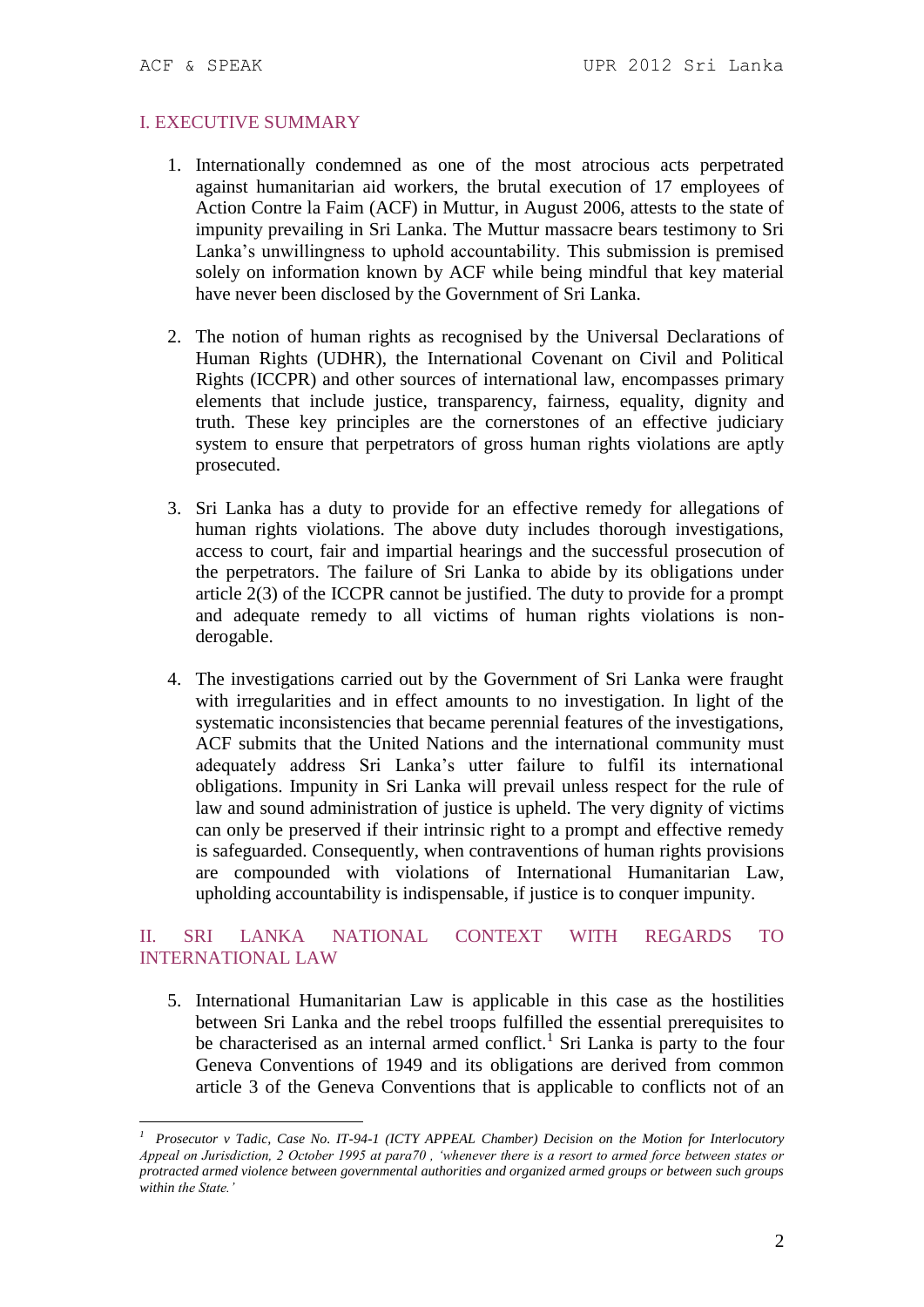international character. Human Rights Law remain applicable during armed conflicts.<sup>2</sup>

- 6. International Humanitarian Law imposes an obligation on all parties to a conflict to respect and protect all humanitarian personnel. The Muttur massacre is proof of the complete disregard of International Humanitarian law by both parties involved in the civil war. Worst, the Muttur massacre amounts to a war crime because it constitutes a serious violation of common article 3 of the Geneva Conventions that is now accepted as customary international law.
- 7. Action Contre la Faim (ACF), a leading global humanitarian organization mandated to fight against hunger, began its operation in Sri Lanka in 1997. The ACF workers were executed in August 2006 on the premise of the organisation, heavily labelled, and were easily identifiable as humanitarian workers by their ACF T-Shirt. Therefore, there can be no doubt that the ACF workers were deliberately executed; reinforcing the assertion that common article 3 was intentionally and knowingly infringed. Consequently, the execution of the ACF workers were acts materially outside the realm of accepted conduct during warfare.<sup>3</sup>
- 8. Although Sri Lanka has a legitimate right to defend its interests during an ongoing attack, it neither absolves the State from its obligations under International Humanitarian and Human Rights Law nor justifies its derogations from numerous ICCPR articles.<sup>4</sup>

### III. DOMESTIC JUDICIAL AND HUMAN RIGHTS MECHANISMS

9. ACF has exhausted all legal avenues in its quest to seek the truth and ensure that justice is rendered to the families of the victims. Unfortunately, the presence of different judicial mechanisms does not guarantee justice *per se* and the Muttur massacre is quintessence of absolute impunity. The sound administration of justice cannot be preserved unless the officials chosen are independent and the mandates of the institutions are tailored to ascertain that all necessary measures needed to combat impunity are provided for. It is submitted that the institutions set up to uphold justice and accountability in Sri Lanka neither provided remedies to victims nor ensured successful prosecutions of perpetrators because the structure upon which they are founded was inherently flawed and therefore the necessary impartiality was absent.

1

*<sup>2</sup> Confirmed by State practise and re-affirmed by the International Court of Justice in Legal Consequences of the Construction of a Wall in the Occupied Palestinian Territory, Advisory Opinion I.C.R Report 2004, p136 at* 

*paras104-106. 3 The ICTY, stated that;' 'Principles and rules of humanitarian law reflect elementary considerations of humanity widely recognized as the mandatory minimum for conduct in armed conflicts of any kind. No one can doubt the gravity of the acts at issue, nor the interest of the international community in their prohibition.' ibid Prosecutor v Tadic.*

*<sup>4</sup> 9(3), 12(1),14(3), 17(1),19(2), 21, 22.*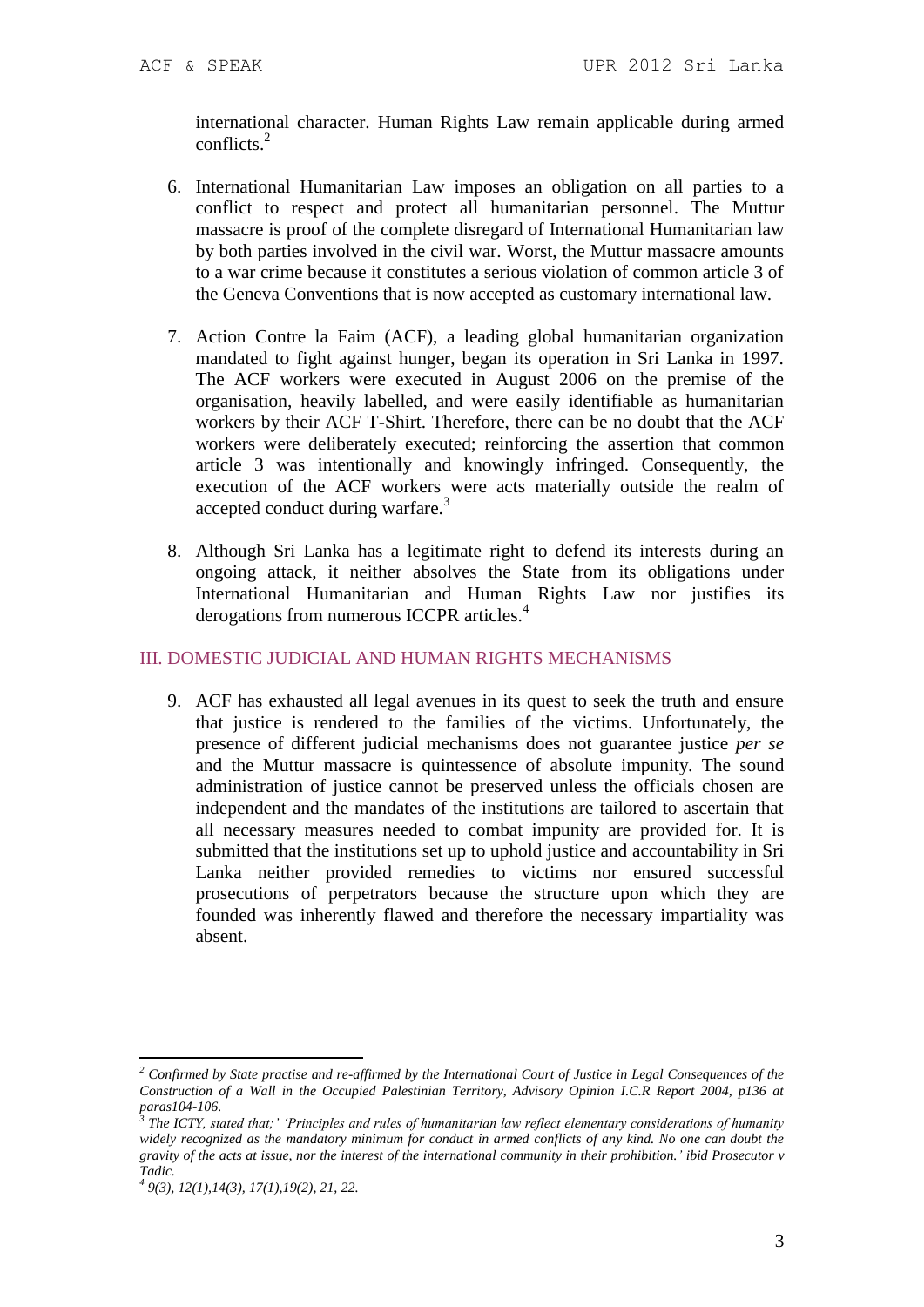#### Magistrate Court

- 10. The first investigation began on the  $15<sup>th</sup>$  of August 2006 at the Magistrate Court. The manifest abstraction to fundamental principles of justice including, 'delays in obtaining access to the scene and the victims, failure to preserve the crime scene, suspect ballistic analyses, complete lack of protection for witnesses and incomplete recording of their testimonies, etc.<sup>55</sup> indicate that the willingness to conduct a genuine investigation was absent.
- 11. No efforts were made to preserve the integrity of the crime scene by the authorities and it appears that had ACF not collected the bodies, these would have been conveniently disposed of.
- 12. The fact that the case has been heard by three different magistrates (excluding one acting magistrate) and was arbitrarily transferred five times is telling. The first transfer was effectuated at the behest of the Secretary of the Ministry of Justice in contravention of the procedural regulations. As per the domestic national legislation, only the Court of Appeal, the Attorney General (AG) and officials from the Judicial Services Commission (JSC) have the authority to order for a transfer. Thus the transfer was unlawful and attests to the politicised character of the Court and its resulting compromised independence.
- 13. Upon request from ACF and in absence of the necessary instructions from Sri Lankan authorities, a basic series of autopsies were carried out on the 8th of August 2006 during which no ballistic evidence could be collected. These primary autopsies, despite the appalling conditions in which they were conducted, could nonetheless conclude that the deaths were due to a deliberate execution and could not be considered accidental. It was later necessary to proceed to the exhumation of the bodies in order to undertake second autopsies, crucial to further the conclusions and obtain key evidence regarding the execution. The directions issued by the AG pertaining to the exhumation and autopsies were filled with discrepancies and created confusion. Authorisation was not initially granted and when finally the AG agreed after acute pressure from ACF, to the exhumations, the approach endorsed was ambiguous. Unjustified delays, inconsistency and complete uncertainties surrounded these procedures. While initially opposed to the exhumations, the AG finally adopted a 'step by step' approach that was intriguing: two bodies were first exhumed and only if these could not provide the necessary ballistic evidence would the AG accept to exhume others. It was therefore only after ACF insisted, that the AG 'surrendered' and accepted to exhume nine other bodies. Clearly, the role of the representatives of the Attorney General and his representatives remained questionable.
- 14. The second autopsies revealed that two different calibre projectiles were utilized; six 7.62mm calibre bullet and one 5.56 mm calibre bullet. It is common knowledge that M-16 automatic rifles were frequently used by the Special Forces of Sri Lanka and therefore of crucial importance. The discovery of the 5.56 mm calibre bullet was a contentious issue. The

<sup>1</sup> *<sup>5</sup> ACF Study Report, 'Sri Lanka, The Muttur Massacre: A Struggle for Justice' p5.*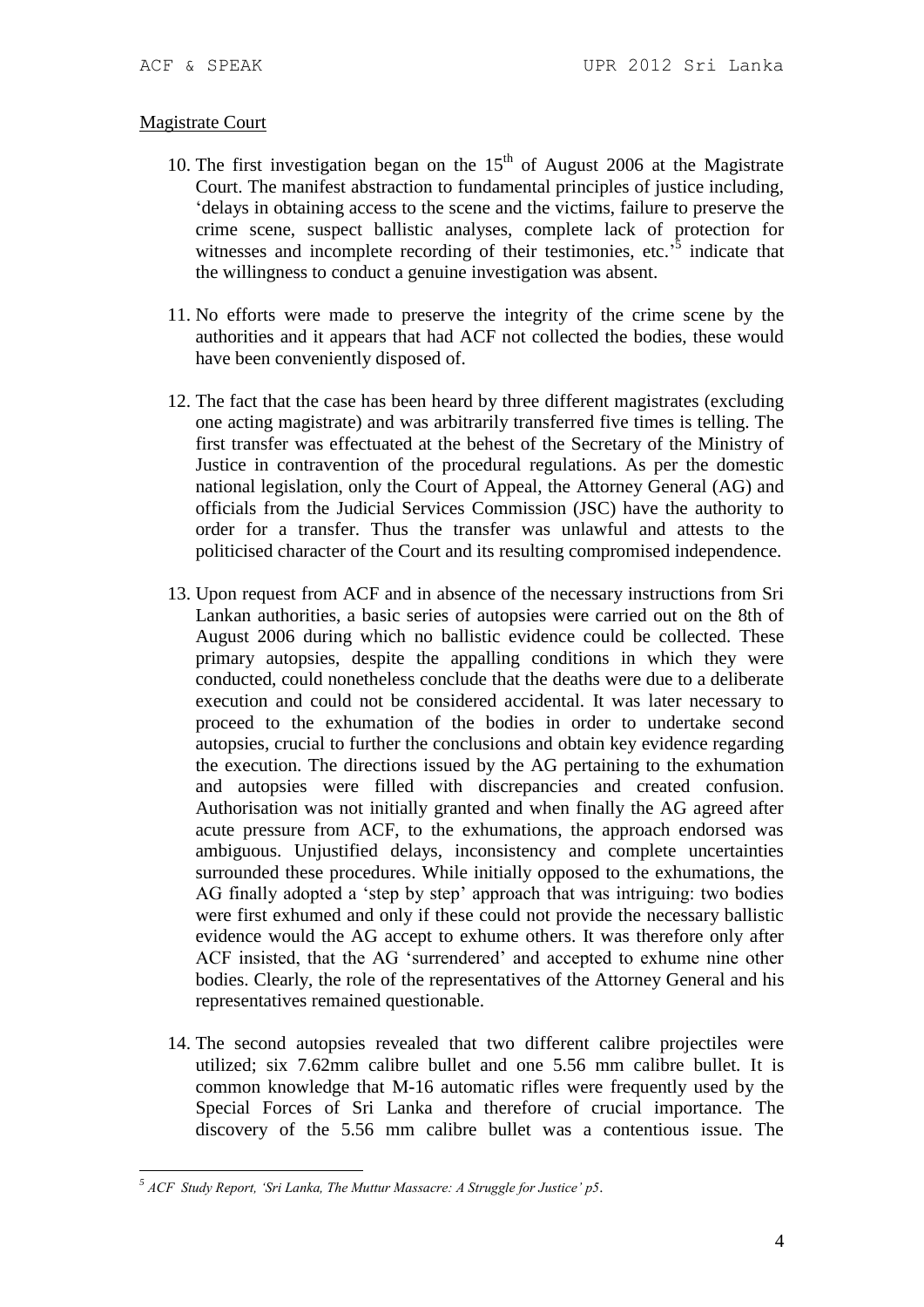November 2006 forensic report that was submitted to the Magistrate Court on the  $25<sup>th</sup>$  of April 2007 clearly stated that the item labelled 7 was a '5.56 calibre projectile'. Interestingly, the Government Analyst [GA] described item 7 as the 'core of a standard bullet of a cartridge of 7.62 mm calibre'. Startlingly, the forensic expert, after having examined pictures taken by the GA on the  $22<sup>nd</sup>$  of May 2007 and the GA report, retracted from his former statement and concluded that item 7 was a 7.62 mm calibre. The fact that his secondary assessment of item 7 has taken precedence over and superseded the conclusion drawn by him in his own examination room in October 2006 is disturbing. The controversy has not yet been solved. ACF deprecates the fact that all discussions were not carried out openly. The organization finds it inconceivable that the expert changed its opinion despite the fact that he was the same person who conducted the initial assessment and came to a different finding.

- 15. Implementation of effective witness protection programmes was essential in light of the political context of the case and the intense media scrutiny, to ensure testimony is independent and given willingly. The reluctance of witnesses to testify for fear of political reprisals has further hindered access to justice.
- 16. In light of the above, ACF proposed the setting up of a commission with focus on the Muttur massacre to allow anonymous testimonies that would be heard by a panel of both international and national judges of high integrity. The findings of the commission would neither be binding nor of any evidentiary value and thus the magistrate could have, without infringing any procedural rules, simply disregarded it. Yet, these testimonies would have highlighted the urgent need to implement these protection programmes. Although, the Magistrate was instructed to ascertain that witnesses are given the opportunity to testify without fear for their own safety (including closed session), no concrete measures were endorsed. Despite various requests made by ACF regarding the protection programmes, the magistrate, AG and the Central Investigation Department (CID) officers could not [would not] provide further clarity on the grounds for such decision.
- 17. The aforementioned obstacles are proof of Sri Lanka's lack of willingness to conduct a thorough investigation in compliance with international standards and of the systematic political interference during the legal proceedings thereby leading to the complete failure of Sri Lanka to protect humanitarian aid workers and seek justice for the families.

#### National Human Rights Commission

18. The powers of the National Human Rights Commission (NHRC) are circumscribed to making recommendations. ACF nonetheless lodged a complaint to this body mandated to investigate into violations of human rights while the inquiries being conducted at the Magistrate Court were ongoing.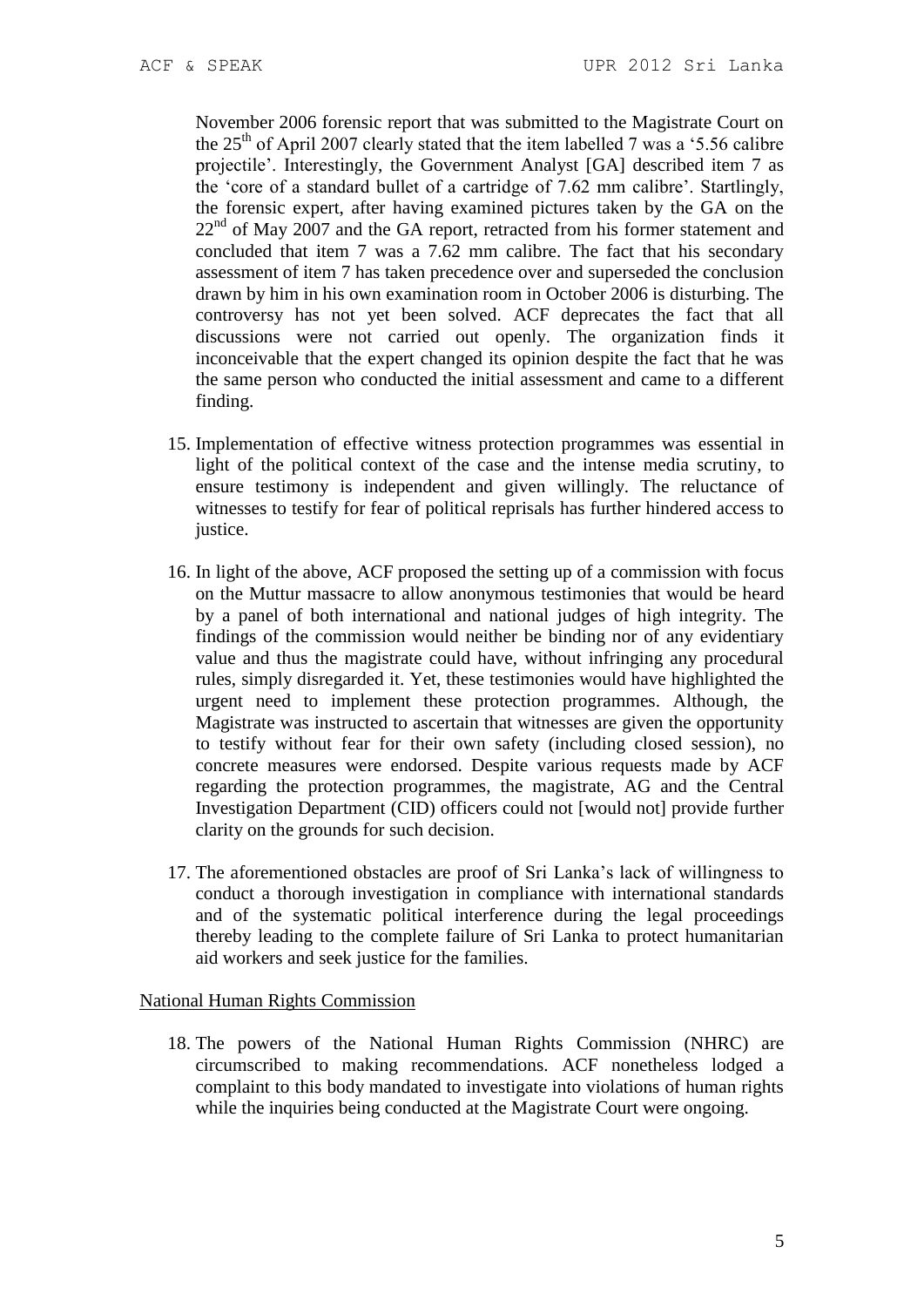- 19. In January 2007, ACF was notified by the NHRC that necessary measures were being adopted and a team was investigating the Muttur massacre. Despite requests from ACF, the Commission interim report was never disclosed.
- 20. ACF was informed (by unofficial sources) that the NHRC had ceased its inquiry, once the Presidential Commission of Inquiry (COI) began its examination of the Muttur massacre. This was stated in utter contradiction to the provisions of the Presidential Commission of Inquiry Act No 17 of 1948 emphasizing that the establishment of the COI was 'without prejudice to ongoing investigations, inquiries, other legal process and legal proceedings.' 6 In November 2007, ACF was informed that the Commission could not produce the requested documents because the matter was under the scrutiny of the Presidential Commission.

#### Presidential Commission of Inquiry

- 21. The competence of the Presidential Commission of Inquiry (COI) was 'to obtain information, investigate and inquire into alleged serious violations of human rights arising since  $1<sup>st</sup>$  of August 2005'. The most interesting feature of that commission was the role of the International Independent Group of Eminent Persons (IIGEP) who was to oversee and monitor the work of Commission and ensure it is in accordance with international standards. The IIGEP was a group of individuals who were selected by international donor countries and the government of Sri Lanka. The chosen individuals were of high calibre and experts in their respective field. For instance, Bernard Kouchner, a French politician, diplomat and Doctor who co-founded MSF, Yozo Yokota, Professor of Law who acted as Special Rapporteur to the United Nations on the situations of human rights in Myanmar, and Jean Pierre Cot, Professor in International Law were among the 12 people selected.
- 22. All hearings at the COI were held *in camera* thus excluding the family of the victims and ACF from this process. Consequently, the transparency of the COI cannot be vouchsafed.
- 23. The Attorney General Department was mandated to guide and advise the COI despite the AG's role during the initial criminal investigation conducted by the magistrate court. The COI was not in the capacity to investigate fully the probability that the Muttur massacre was an act perpetrated by agents of the State and arguably be construed as extra judicial killing. The AG's involvement at the COI illustrates the lack of independence of the Institution.
- 24. A Presidential letter sent to the IIGEP emphasized that the COI could not, 'in any way […] consider, scrutinise, monitor, investigate or inquire into the conduct of the AG or any of his officers with regards to or in relation to any investigation already conducted into the relevant incidents'.<sup>7</sup> Therefore, the Presidential letter confirmed the prohibition that the COI could not interrogate the AG about his own role during the initial criminal investigation.

<sup>&</sup>lt;u>.</u> *<sup>6</sup> Presidential Letter to IIGEP, December 18, 2007.*

*<sup>7</sup> IIGEP-PS-004-2007,December 19, 2007.*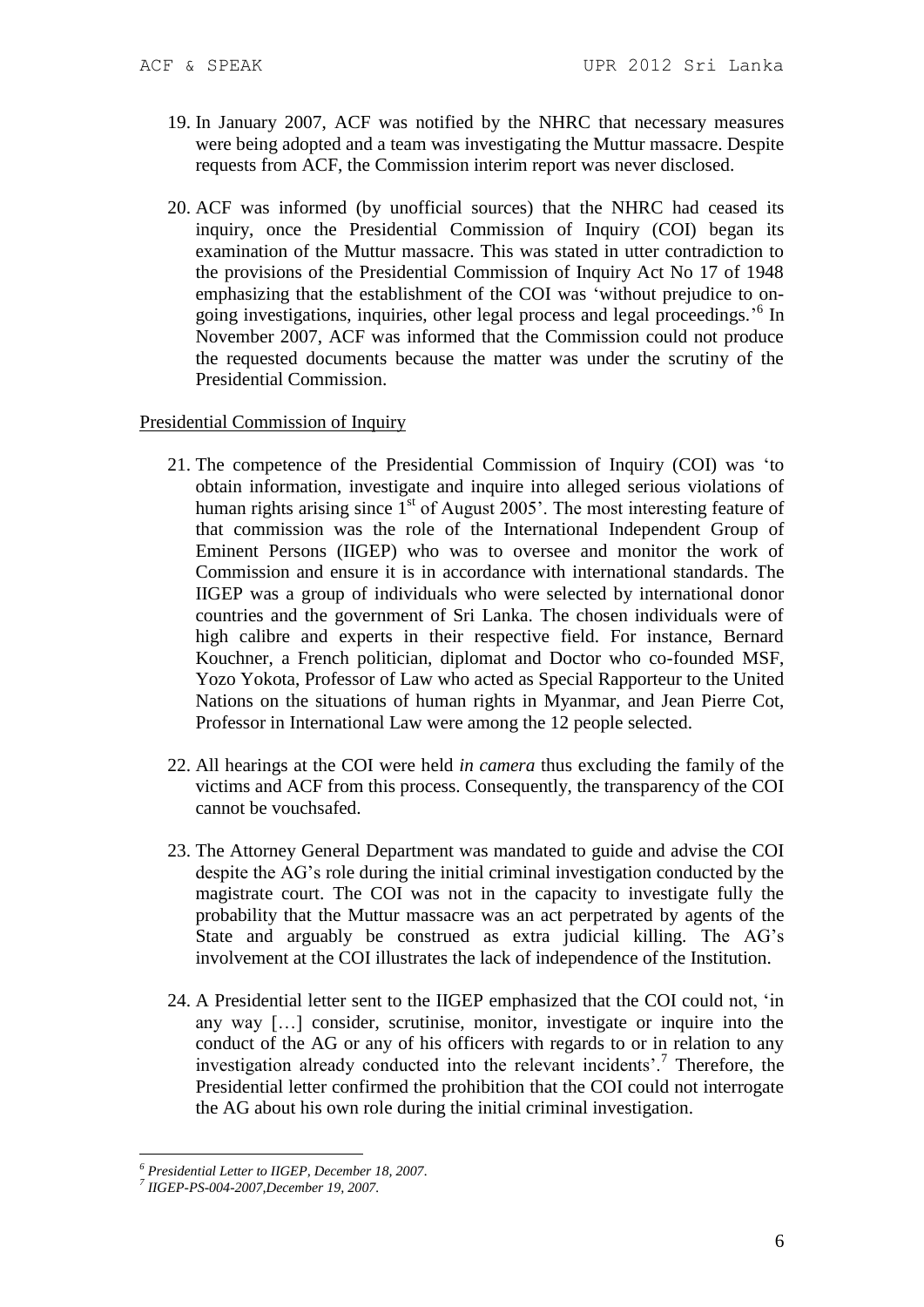- 25. Despite reassurance being given to the IIGEP that these instructions, 'do[…] not have the effect of preventing the Commission from examining the Attorney General or his officers on any relevant questions arising in the investigations and inquiries,'<sup>8</sup> it nonetheless obfuscated the mandate of the office of the AG.
- 26. The IIGEP's withdrawal from the Commission and their public statement denouncing that 'the investigation and inquiry process [...] fail[ed] to comply effectively with international norms and standards,<sup>'9</sup> reinforced the conclusion that this mechanism was not independent.

#### Lesson Learnt Reconciliation Commission (LLRC)

- 27. Set up to investigate into events which occurred from February 2002 to May 2009, the Lesson Learnt Reconciliation Commission (LLRC) has been exposed to acute opprobrium and many high level organisations decided not to cooperate or participate in the process.
- 28. In September 2010, the United Nations Panel of Experts was mandated to 'look into the modalities, applicable international standards and comparative experience with regard to accountability processes, taking into consideration the nature and scope of any alleged violations in Sri Lanka', including the LLRC. Despite not being an investigative or a fact-finding body but solely advisory, the UN Panel unequivocally concluded that the 'Government's notion of accountability is not in accordance with international standards.' The UN Panel severely reprimanded the 'deeply flawed'<sup>10</sup> LLRC and deplored the 'current structure'<sup>11</sup> of the domestic judicial mechanisms.
- 29. The LLRC was rebuked by the UN Panel because 'missing from the Government's two-pronged conception is any notion of accountability for its own conduct in the prosecution of the war, especially during the final stages.'<sup>12</sup>
- 30. The effectiveness of the LLRC has been further castigated because the independence of that Commission was seriously compromised. The fact that both the Chair of the LLRC and the former Attorney General who occupied the post in 2007, were involved during the initial Muttur investigation phase as well as at the NHRC is telling. This evident conflict of interests rendered the whole procedure incompatible with standards of International Law.
- 31. Finally, the LLRC report strongly urged that the recommendations in the Report of the Presidential Commission of Inquiry be implemented especially in relation to the Muttur massacre, as 'such action would send a strong signal in ensuring respect for the Rule of Law, which in turns contribute to the healing process.<sup>13</sup> ACF believes that the stance endorsed by the LLRC is

1

*<sup>8</sup> IIGEP-PS-004-2007,December 19, 2007.*

*<sup>9</sup> Ref. IIGEP-PS-004-2007,December 19, 2007.*

*<sup>10</sup> Report of the Secretary General's Panel of Experts on Accountability in Sri Lank p iv.*

 $\frac{11}{10}$  *Ibid p v.* 

*<sup>12</sup> Ibid p 78.*

*<sup>13</sup>Report of the Commission of Inquiry on Lessons Learnt and Reconciliation, November 2011, p 199.*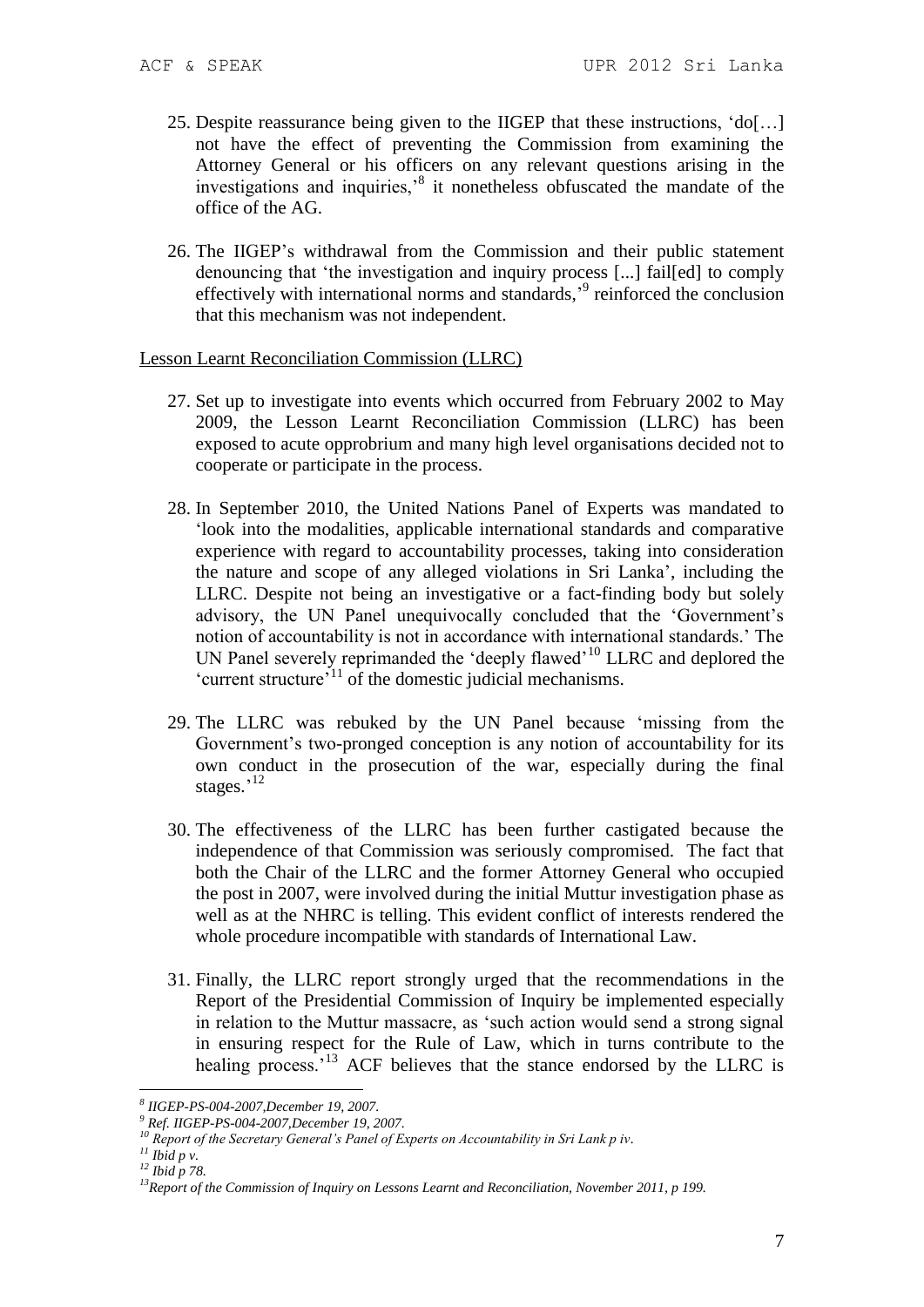important, the more so, as the COI never disclosed the content of their report to the relevant parties.

32. The UN Panel concluded that accountability in Sri Lanka is presently fanciful and that 'this is due more to a lack of political will than to lack of capacity.<sup>'14</sup> The UN Panel conclusion in effect concurs with ACF stance that there is no willingness in Sri Lanka to uphold accountability even in cases of gross violation of International Humanitarian Law.

## IV. INTERNATIONAL OBSERVATIONS AND CRITICISMS

- 33. The United Nations Panel mandated to assess and review the approach endorsed by Sri Lanka to uphold accountability, concluded that the government has failed to fulfil its duty under International Human Rights and Humanitarian Law. The Panel highlighted that genuine accountability can only be achieved if the rights to truth, to justice and to reparation are adequately catered for. Having conducted an in-depth analysis of the domestic measures implemented including the effectiveness of different institutions mandated to combat impunity, the Panel deplored the total absence of accountability in Sri Lanka. It boldly asserted that accountability is not restricted to ensuring the investigation and prosecution of serious crimes but it must attend to the victims' rights.
- 34. The UN Panel further rejected the belief that restorative justice at the expense of retributive justice will suffice in upholding accountability. Fundamentally, it condemned the government's notion of restorative justice as it is not victimcentred. The personal dignity of the victims can only be preserved if all required efforts are made to alleviate their sufferings. Furthermore, the UN Panel reaffirmed the fact that by excluding investigation pertaining to the culpability of the officials of the government, justice will not be achieved.
- 35. As a result of Sri Lanka's failure to fight impunity and uphold accountability, the Human Rights Council through the Universal Periodic Review (UPR) procedure, has repeatedly called upon Sri Lanka not to abdicate from its international obligations. Therefore, the UPR recommendations are concrete proof that Sri Lanka must enact the necessary measures to address impunity. While Sri Lanka has officially expressed its commitment to implement these recommendations during the numerous UPR sessions, impunity currently triumphs over accountability.
- 36. ACF recognises and reinforces the importance and high value of the UPR recommendations and urges all parties to respect and implement them. It is submitted that the UPR recommendations should be given global recognition. In this light, it will be recalled that the 2008 UPR recommendations, especially A-1, A-2, A-3, A-4, A-6, A-7, A-15, A-16, A-18, A-26, A-27 and A-28, although endorsed by Sri Lanka, appear not to have been implemented.

<sup>1</sup> *<sup>14</sup> Ibid p v.*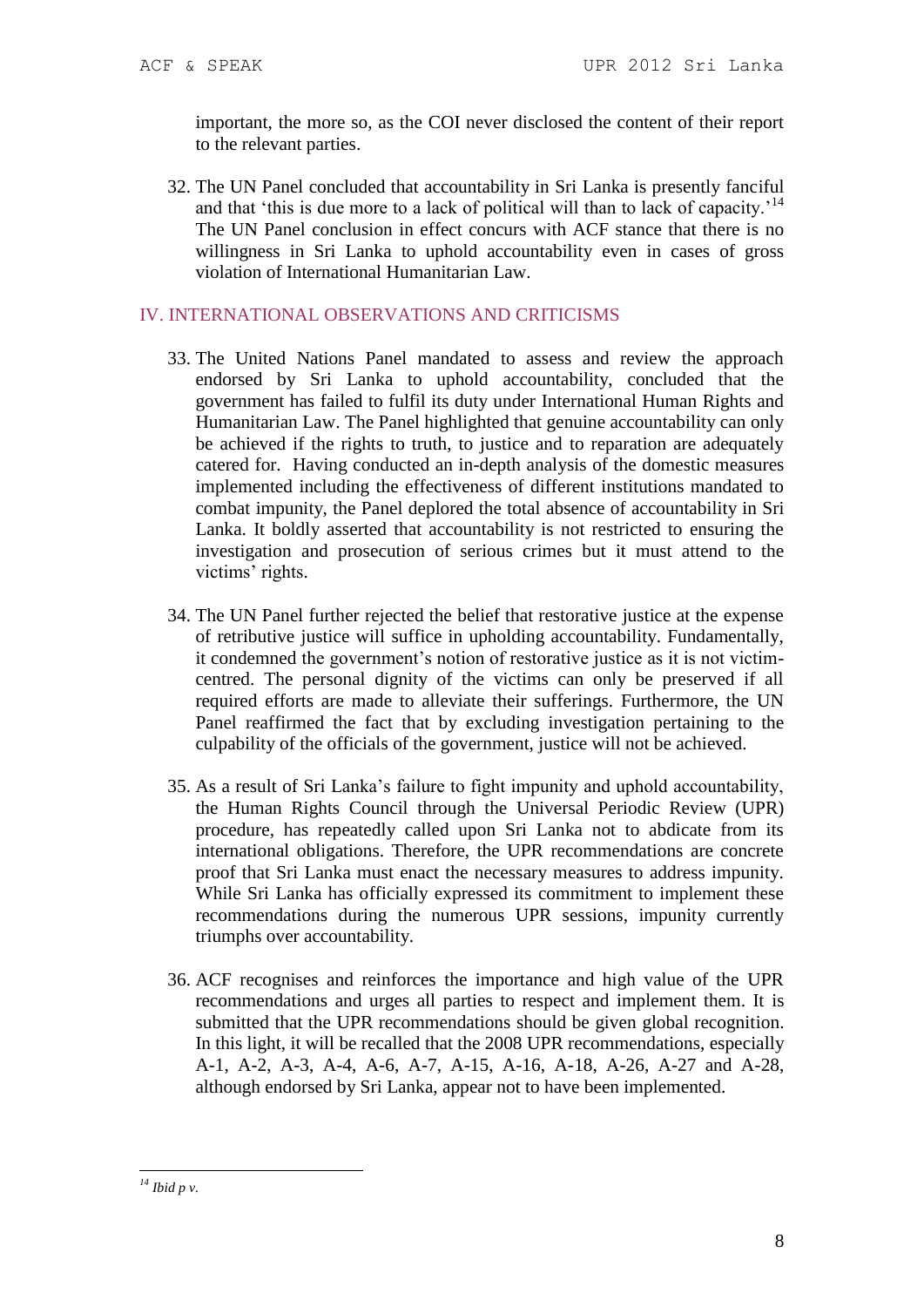#### V. VIOLATIONS OF INTERNATIONAL LAW

- 37. The fundamentally flawed investigations are stark indicators that the government of Sri Lanka has no intention to bring either the offenders or those who have ordered for the commission of the massacre, to justice.
- 38. The United Nations Human Rights Committee has repeatedly reiterated the need for Sri Lanka to adhere to its obligations under the ICCPR, to investigate, prosecute and to provide an effective remedy to all allegations of human rights abuses under its jurisdictions.<sup>15</sup> A report endorsed by the Human Rights Council stated that an investigation must satisfy the essential prerequisites that include thoroughness, independence, impartiality, effectiveness and promptness.<sup>16</sup>
- 39. The United Nations General Assembly in its resolution 60/147<sup>17</sup> further affirms the duty to investigate.<sup>18</sup> The obvious reluctance of the authorities in Sri Lanka to conduct a genuine investigation is in contravention of the 2005 Set of Principles for the Protection and Promotion of Human Rights Through Action to combat Impunity that unequivocally state that victims of crimes under international law have the right to truth, to justice and to reparation.
- 40. Fundamentally, the Muttur massacre is in violation of the United Nations Security Council resolution 1502 that clearly prohibits attacks, 'knowingly and intentionally directed against personnel involved in a humanitarian assistance or peacekeeping mission undertaken in accordance with the Charter of the United Nations which in situation of armed conflicts constitute war crimes, and recalling the need for States to end impunity for such criminal acts'. As the resolution was adopted in 2003, it is applicable.
- 41. Despite the 2009 joint statement made by the United Nations Secretary General and Sri Lanka, which 'reiterated its strongest commitment to the promotion and protection of human rights, in keeping with international human rights standards and Sri Lanka's international obligations<sup>19</sup>, the government has clearly not fulfilled its obligations.

#### VI. RECOMMENDATIONS

42. Alarmed by the Muttur massacre that depicts a total disregard of International Human Rights and Humanitarian Law; deeply concerned by the inefficiency of the purported investigations; recalling the principles of the Universal Declaration on Human Rights, bearing in mind the ICCPR, the Geneva Conventions and international customary law; recognising that Security Council resolution 1502 is binding; recalling the findings of the United

<u>.</u>

*<sup>15</sup> Sundara Arachige Rajapakse v Sri Lanka CCPR/C/87/D/1250/2004.*

*<sup>16</sup> A/HRC/RES/15/6 6 October 2010.*

*<sup>17</sup> General Assembly2006 Resolution 60/147, Basic Principles and Guidelines on the Right to a Remedy and Reparations for Victims of Violations of International Human Rights and Humanitarian laws.*

*<sup>18</sup> Rule 158 of the ICRC was formulated after an intensive study of state practice that clearly revealed that the duty to investigate and prosecute crimes of serious gravity under international law is customary international law.* 

*<sup>19</sup> Joint Statement made by United Nations Secretary General and Sri Lanka, 29th of May 2009.*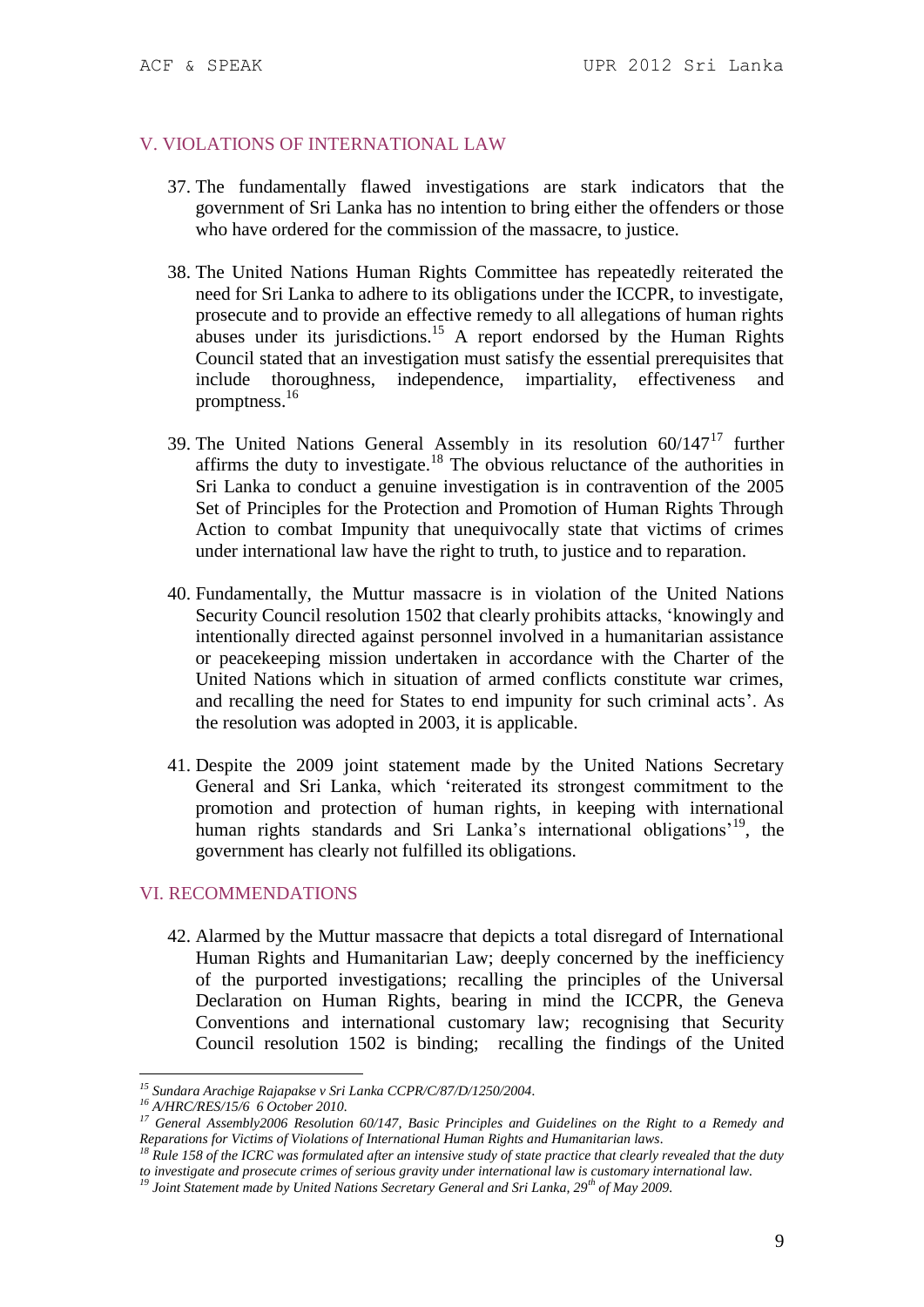Nations Panel of Experts that criticized the LLRC, COI, NHRC and the lack of independence of the courts; taking into consideration the 2008 UPR Report more specifically recommendations A-1, A-2, A-3, A-4, A-6, A-7, A-15, A-16, A-18, A-26, A-27, A-28; welcoming the Human Rights Council Resolution<sup>20</sup> during its nineteenth session on 'Promoting Reconciliation and Accountability in Sri Lanka';

The following recommendations are submitted to the government of Sri Lanka:

- 1. Demand the publication of the full interim report of the COI;
- 2. Review all procedural, legal regulations and national legislations to ensure that independent as well as impartial investigations are carried out, prosecutions are conducted in compliance with international human rights standards and the rights of victims to timely, prompt and effective remedies are respected and strengthened;
- 3. Ensure that all members of the police force and the military officials are appropriately trained and aware of relevant principles and rules of International Human Rights and Humanitarian Law to the extent that these are necessary for them to carry out their obligations efficiently;
- 4. Endorse all necessary measures including the implementation of the  $17<sup>th</sup>$ Amendment of the Constitution and transform the NHRC into an institution that is in accordance with well-established Paris principles and request the immediate ratification of the second optional protocol of the ICCPR;
- 5. Agree to the request of the OHCHR for the establishment of a regional office in Sri Lanka and commit to provide all necessary support to the OHCHR for it to fulfil its mandate effectively.

The following recommendations are submitted to the International Community:

- 1. Conduct a thorough investigation of the Muttur massacre and to this end, set up an independent body of international experts having the necessary expertise to investigate into violations of human rights and international humanitarian laws. The investigation must be carried out in absolute transparency. A succinct set of rules on procedure and evidence in compliance with standards of international human rights laws must be drafted and adopted to ensure clarity. The international body must have the competence to prosecute the perpetrators and provide remedies to all victims, or to monitor the national prosecution of the perpetrators;
- 2. Ensure and ascertain effective prosecution of crimes of serious gravity under International Humanitarian Law and make sure that it reflects international human rights standards, through support, training and monitoring of Sri Lanka judiciary authorities;

<sup>1</sup> *<sup>20</sup> A/HRC/19/L.2, 8 March 2012.*